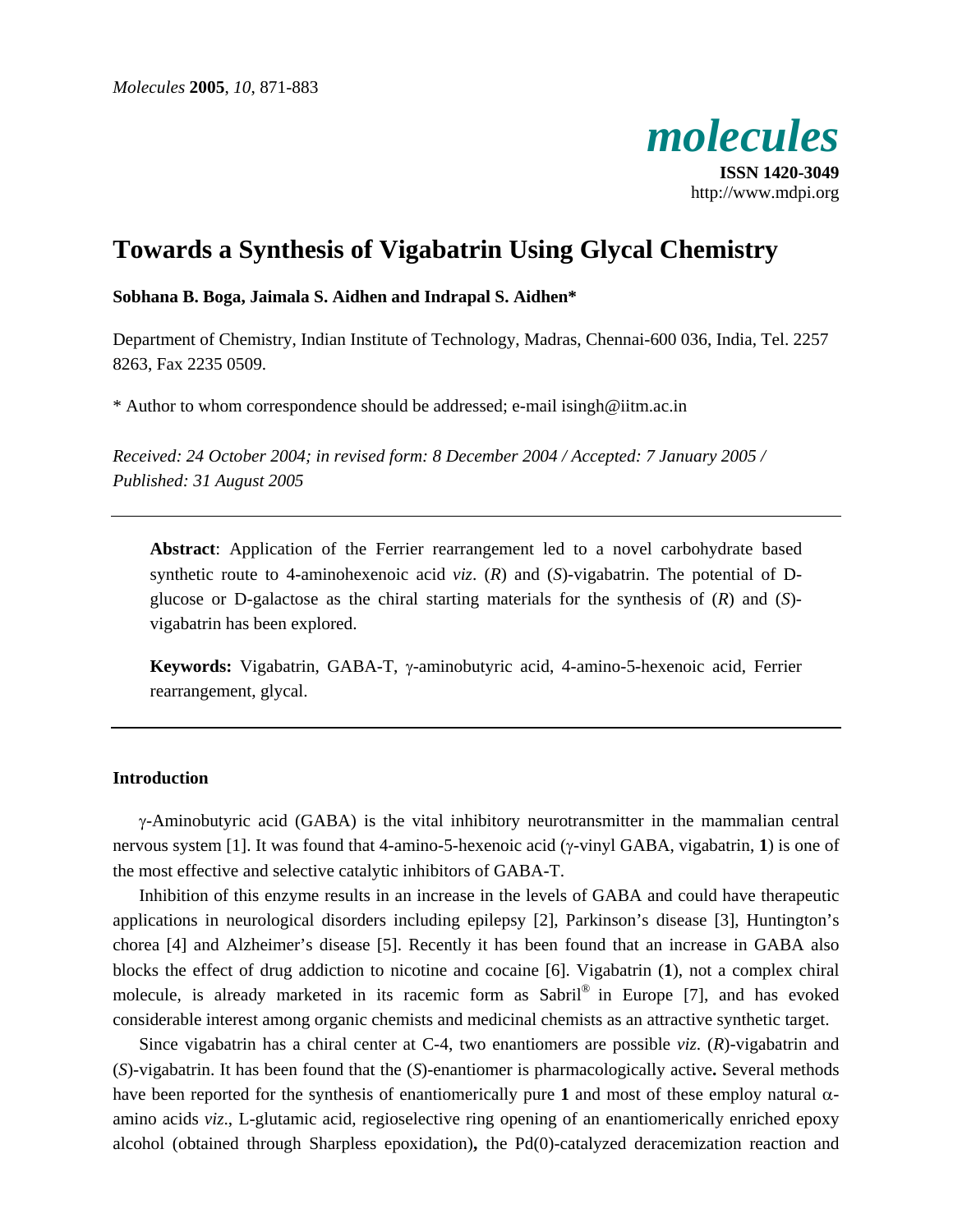Sharpless asymmetric aminohydroxylation [8]. The vinyl moiety was then introduced by pyrolysis of an *N*-oxide or an ester or through a Wittig reaction. While many syntheses of racemic and enantiomerically pure vigabatrin are known, the potential of D-glucose or D-galactose as the chiral starting materials for the synthesis of (*R*) and (*S*)-vigabatrin has not been explored. Herein we disclose our results in this area.



The synthesis of the target molecule vigabatrin (**1**) was visualized as starting from the 2,3 unsaturated methylglycoside (**3**), obtained *via* Ferrier rearrangement of tri-*O*-acetyl-D-glucal (**2**) [9]. The 5-amino functionality could be introduced by a  $S<sub>N</sub>2$  displacement of the mesylate by azide ion and subsequently the vinyl group could be constructed by fragmentation of 6-bromo-6-deoxyglycosides with Zn or *n*-BuLi - the Vasella reaction [10]. The complete retrosynthetic analysis of (*R*)-vigabatrin is outlined in Scheme **1**.

## **Scheme 1.**



## **Results and Discussion**

Methyl-4,6-di-*O*-acetyl-2,3-dideoxy-α-D-*erythro*-hex-2-enopyranoside (**3**), obtained from 3,4,6-tri-*O*-acetylglucal **2** [9a] was hydrogenated using Pd/C in MeOH for 1h to afford the saturated derivative **4** in 90% yield. After purification and subsequent hydrolysis of **4**, the diol obtained was directly converted to the benzylidene derivative **5** in 76% yield using benzaldehyde dimethylacetal/cat. PTSA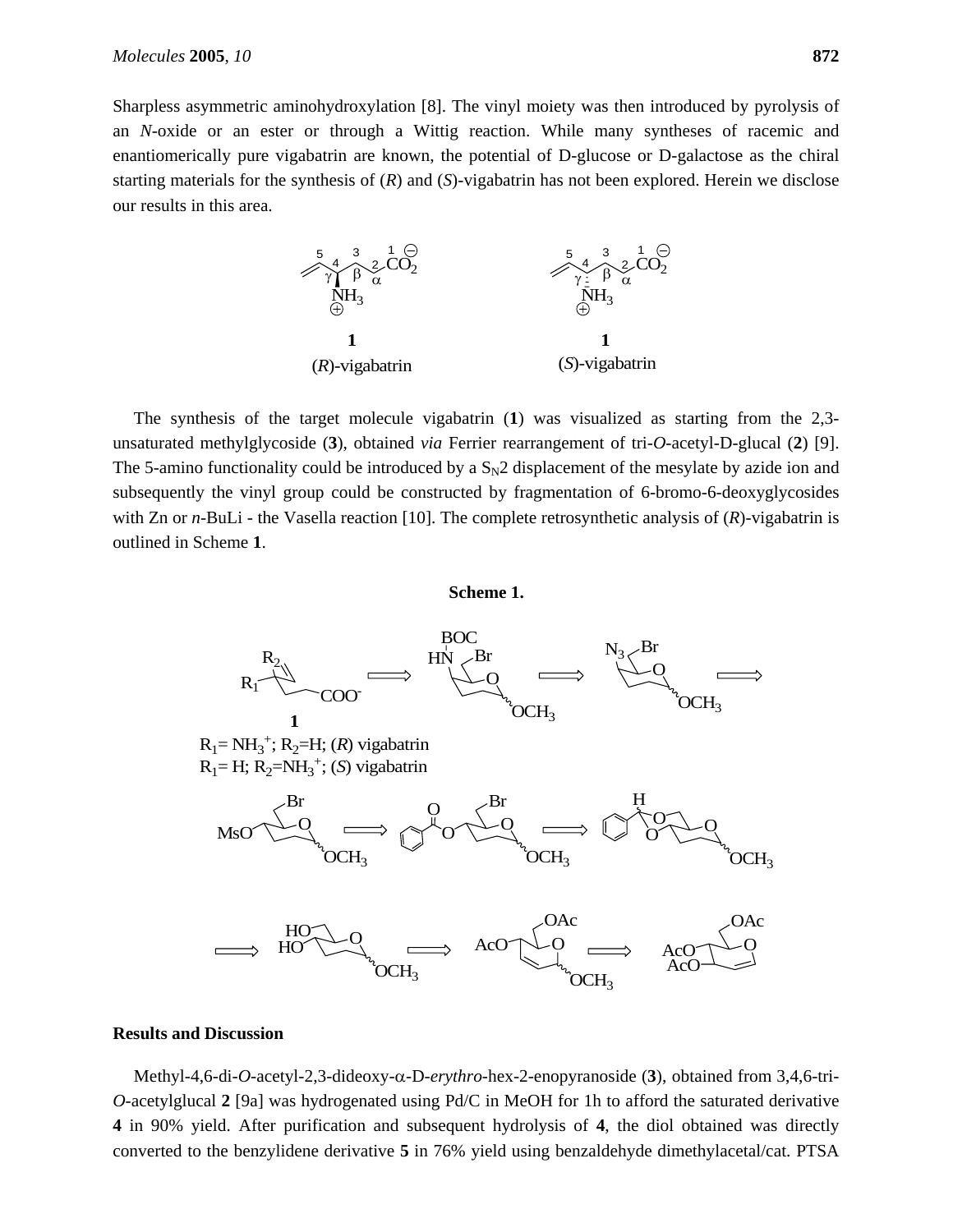in DMF. The benzylidene derivative was fully characterized by spectroscopic techniques. The signal due to the benzylidene proton appeared as a singlet at  $\delta$  5.55 in the <sup>1</sup>H-NMR spectrum and that of the acetal carbon at  $\delta$  101.66 in the <sup>13</sup>C-NMR spectrum. Compound 5 was subjected to the Hannesian-Huller reaction [11] using NBS in refluxing CCl<sub>4</sub>, to furnish the bromobenzoate 6 in 70% yield (Scheme 2).



The benzoate 6 was hydrolyzed using  $Na<sub>2</sub>CO<sub>3</sub>/MeOH$  to give methyl-6-bromo-2,3-dideoxy-D*erythro*-hexopyranoside (7) in 80% yield as a homogeneous gum (by TLC). The <sup>1</sup>H-NMR and  $13$ C-NMR spectral data were in accordance with the proposed structure. An attempt was made to introduce the azide group at C-4 with an inversion by a modified Mitsonobu reaction (Scheme 3) using bis-(*p*-nitrophenyl)phosphorazidate as reagent [12], however, there was no reaction at either ambient or elevated temperature  $(110 \degree C)$  and the starting material 7 was recovered.

Having failed to introduce the C-4 azido group by the above methodology, the bromo derivative **7** was converted to the mesylate using mesyl chloride in Et<sub>3</sub>N. The mesylate 8 was obtained as a viscous liquid in 82% yield. Again considerable efforts were directed to effect exclusive displacement of the mesylate group with azide ion to obtain **16**, but all were in vain. These reactions were attempted at different temperatures ranging from  $0^{\circ}$ C to  $110^{\circ}$ C, and in different solvents *viz*. DMF and DMSO, as well as under phase transfer catalyst conditions, but without any success, as invariably, a mixture of monoazide, diazide and other products was obtained (Scheme 3).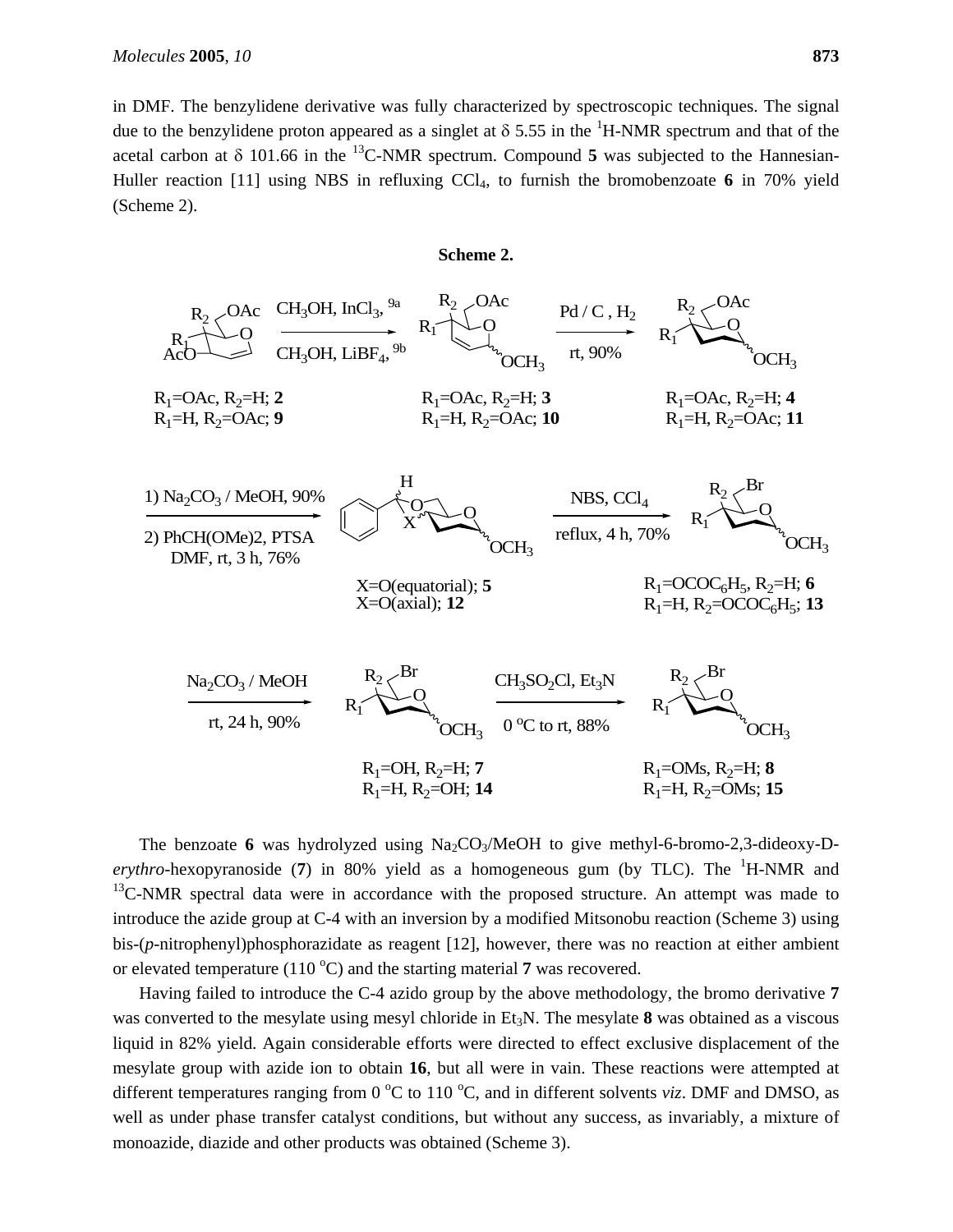#### **Scheme 3.**



 From the above observations, it was apparent that there was not much difference in the reactivity of bromo as a leaving group at C-6 and mesylate at C-4 towards nucleophilic substitution with azide ion. We then considered the synthesis of the C-4 epimer of the mesylate **8**, in the hope that there would be some steric hindrance for substitution of the Br at C-6 due to the axial mesylate group and this would result in the selective displacement of the mesylate by azide furnishing the desired **17**, a potential precursor for pharmacologically active (*S*)-vigabatrin. We thus synthesized the epimeric mesylate **15** *via* a similar synthetic sequence as described for the mesylate **8** (Scheme 2). The synthesis proceeded well in an overall yield of 42% over six steps. All the intermediates leading to **15** were characterized by IR,  ${}^{1}$ H-NMR and  ${}^{13}$ C-NMR spectroscopy. Unfortunately, our attempts to bring about a selective displacement of the mesylate group in **15** by azide ion to form **17** were also unsuccessful. Though TLC analysis revealed that the product was homogeneous, giving a close moving non-polar spot but the  ${}^{1}$ H-NMR and  ${}^{13}$ C-NMR spectra indicated it to be a mixture of 4,6-diazide and 6-azide derivatives.

In retrospect, we realized that selective displacement of the secondary mesylate with azide ion at C-4, be it axial or equatorial, in the presence of the primary bromide was neither practical nor feasible. Initial incorporation of the azido group at C-4 and later appropriate functionalisation for the Vasella reaction [10] should serve as a viable alternative. Accordingly, the synthetic strategy was slightly modified (Scheme 4).

In the proposed alternative route diacetate **4** was hydrolyzed and the C-6 hydroxyl was selectively protected as the corresponding trityl ether using Ph3CCl/Et3N in DMF, thus furnishing compound **18** in 70% yield. The trityl ether 18 was again characterized using IR,  $^1$ H- and  $^{13}$ C-NMR spectroscopy. Since we had learned from previous experience that bis (*p*-nitrophenyl)phophorazidate was not successful in replacing the C4-OH by an azido group, we did not attempt this reaction on **18**. Instead **18** was directly converted to the mesylate **19** in 80% yield using methanesulfonyl chloride/ $Et_3N$  in  $CH_2Cl_2$ . The mesylate **19** underwent a smooth nucleophilic substitution reaction upon treatment with NaN<sub>3</sub> in DMF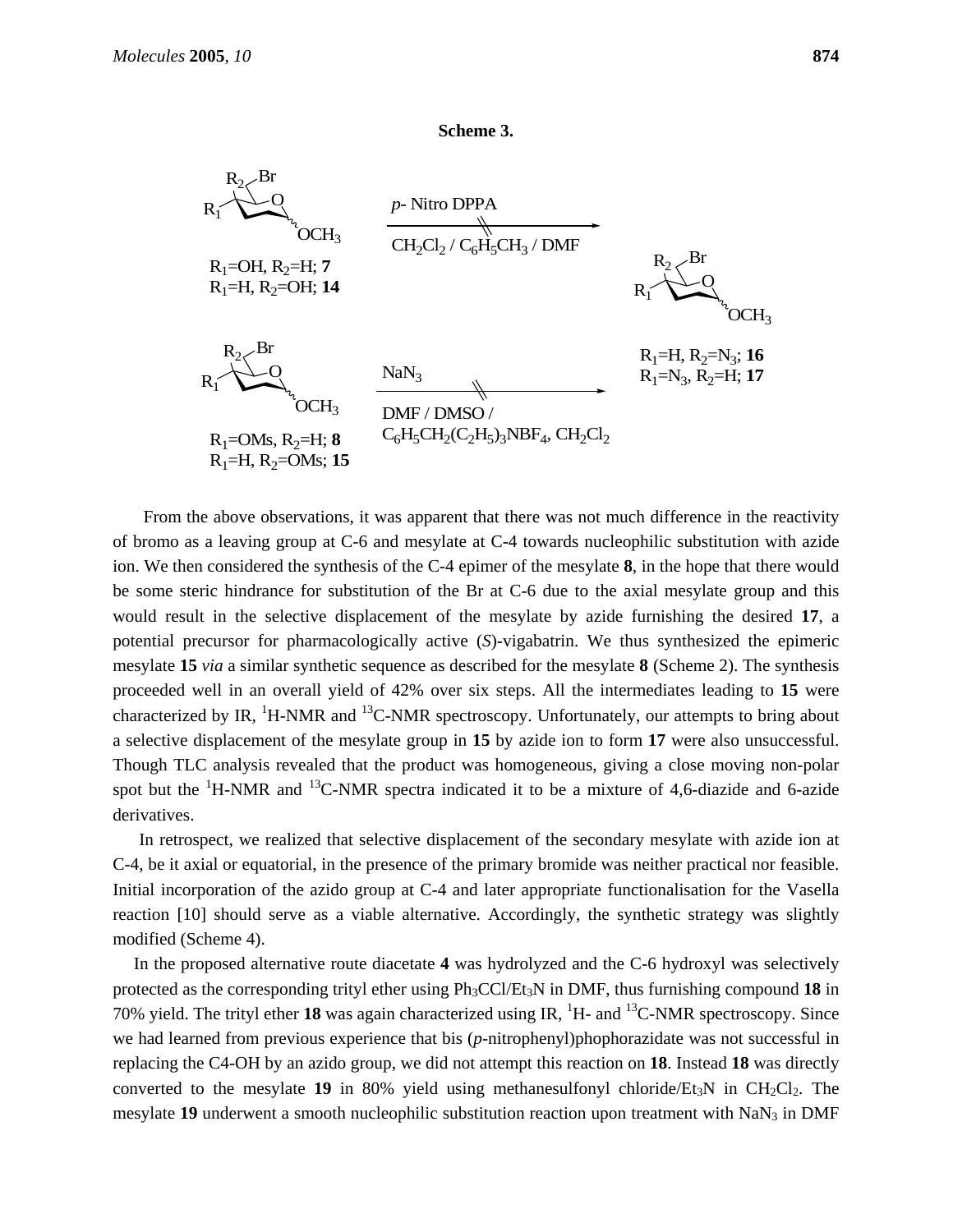at 110 °C and afforded the crystalline (m.p. 69 °C), methyl 4-azido-6-triphenylmethyl-2,3-dideoxy-D*threo*-hexopyranoside (**20**) in 90% yield.

#### **Scheme 4.**



While the anomeric proton resonated at  $\delta$  4.67(d), the signal due to H-4 of **20** was shifted upfield  $\delta$ 3.87(td). The stereochemistry at C-4 was established from the coupling constants of H-4. The signal due to H-4 in 19 appeared as a triplet of doublets with  $J = 9.99$ Hz and 5.51Hz, whereas the signal due to H-4 in the azide **20** appeared as a triplet of doublets with smaller coupling constants of 6.1 Hz and 1.47 Hz. The large coupling constant between  $J_{4,5} = J_{3a,4} = 9.99$  Hz for H-4 in 19, due to the diaxial nature of H<sub>3a</sub> and H<sub>5</sub> at C-3 and C-5 disappeared, giving rise to a coupling constant  $J_{4,5}$  and  $J_{3a,4} = 6.1$ Hz due to the vicinal axial-equatorial relationship existing in **20**. Based on this, we infer that nucleophilic substitution by the azide has taken place with complete inversion at C-4, thus leading to the *threo* series.

#### **Scheme 5**.



Catalytic reduction of azide 20 over 10% Pd/C and in the presence of (BOC)<sub>2</sub>O/EtOAc furnished the protected amine **21** in 86% yield as a semi solid (Scheme 5). Detritylation of **21** proceeded without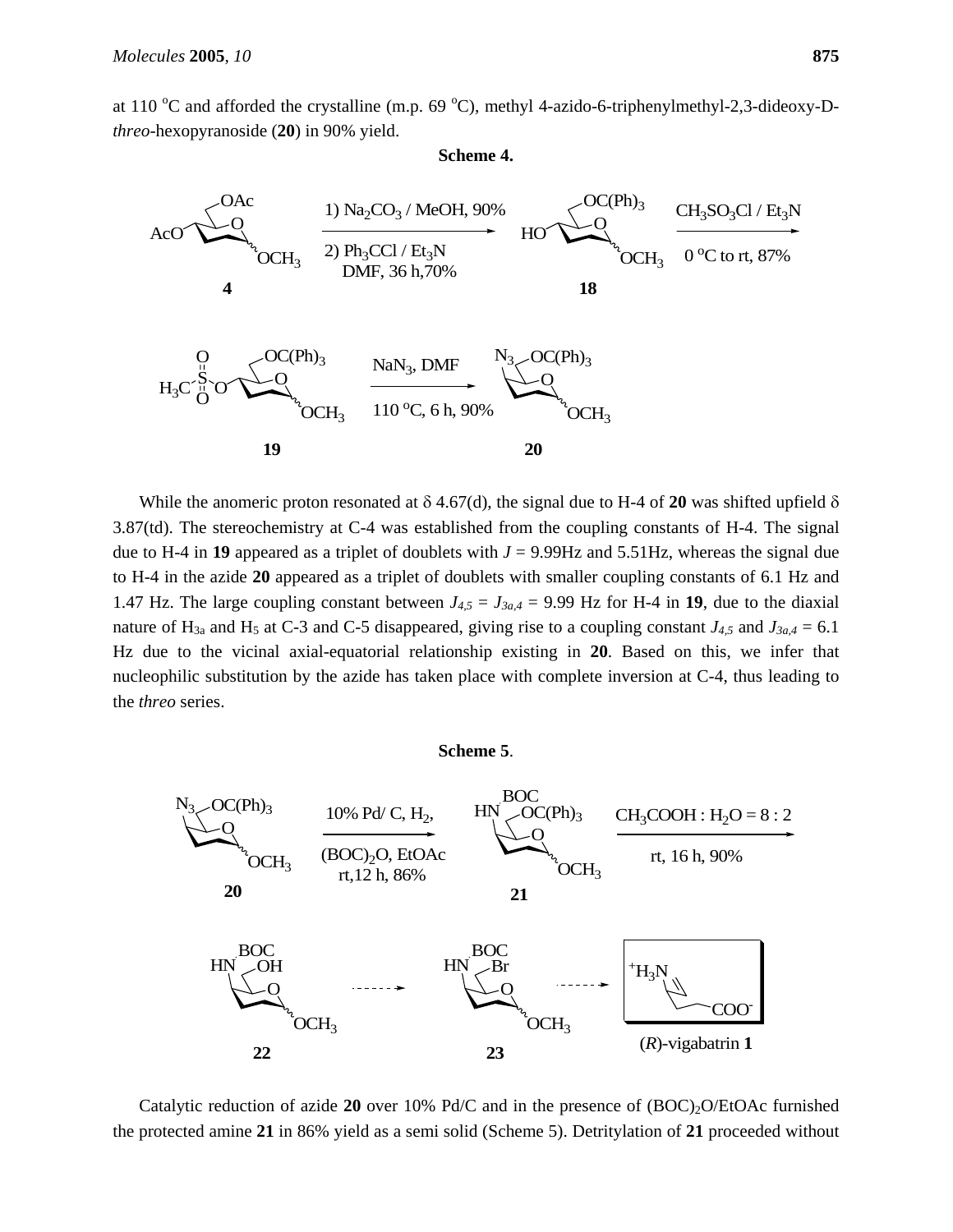any complications in aq. 80% acetic acid at ambient temperature to furnish methyl 4-(*N*-*t*butoxycarbonyl)-2,3-dideoxy-D-*threo*-hexopyranoside (**22**) in 90% yield.

After successful incorporation of the protected amino functionality at C-4, the conversion of **22** to the bromo derivative **23** was necessary for effecting the Vasella reaction and arrive at (*R*)-vigabatrin (**1**). This appears to be a straightforward reaction, but various attempts to convert the 6-OH to the corresponding bromide by  $CBr_4/PPh_3$  or  $PBr_3/pyrid$  were all in vain. The lack of reactivity of the 6-OH in the above reaction may be due to the presence of a bulky axial 4-(*N*-*t*-butoxycarbonyl) group at C-4. The same steric hindrance should be absent in the *erythro* series, which therefore offers a rationale and motivation to pursue the synthesis of pharmacologically active (*S*)-vigabatrin. These synthetic efforts are currently underway.

## **Conclusions**

Both methyl-4-methanesulfonyl-6-bromo-2,3-dideoxy-D-*erythro*-hex-2-eno-pyranoside (**8**) and methyl-4-methanesulfonyl-6-bromo-2,3-dideoxy-D-*threo*-hex-2-eno-pyranoside (**15**) failed to undergo exclusive mono nucleophilic substitution reaction at C-4 with azide under various conditions. The successful incorporation of the amino group and arriving at **20** was finally achieved by adopting a different synthetic sequence, wherein C6-OH is temporarily protected and its derivatization to bromo derivative is postponed to a later stage. Completion of the synthesis of (*R*)-vigabatrin and (*S*) vigabatrin is currently underway.

## **Experimental**

#### *General*

 ${}^{1}$ H- and  ${}^{13}$ C-NMR spectra were obtained using a Varian Gemini 200 NMR and were recorded at 200 and 50 MHz respectively. All reagents and chemicals were obtained from Aldrich Chemical Company (USA) and were used as received unless otherwise noted.

*General procedure for the hydrogenation of methyl-4,6-di-O-acetyl-2,3-dideoxy-D-erythro-hex-2 enopyranosid* (**3**) *and methyl-4,6-di-O-acetyl-2,3-dideoxy-D-threo-hex-2-enopyranoside*(**10**).

Compounds **3** or **10** (1 mmol) was placed in a 25 mL round bottomed flask. The substrate was dissolved in methanol (5 mL) and a catalytic amount of 10% Pd/C catalyst was added. Hydrogen gas was passed through the solution using a balloon. When there was no more uptake of hydrogen (5 h to 6 h), the reaction was stopped and the catalyst filtered. The solvent was evaporated in a rotary evaporator under reduced pressure to afford methyl-4,6-di-*O*-acetyl-2,3-dideoxy-D-*erythro*hexopyranoside (**4**) and methyl-4,6-di-*O*-acetyl-2,3-dideoxy-D-*threo*-hexopyranoside (**11**).

*Methyl-4,6-di-O-acetyl-2,3-dideoxy-D-erythro-hexopyranoside* (**4**). Semi-solid; TLC: *Rf*: 0.7 (hexane-EtOAc = 7:3); IR (CHCl<sub>3</sub>) υ (cm<sup>-1</sup>): 2960, 2848, 1734, 1452, 1360, 1270, 1126, 1084, 1062, 995, 969, 956, 899, 857; <sup>1</sup>H-NMR δ (ppm): 1.44-1.99 (m, 4H, H-2a, H-2e, H-3a, H-3e), 1.96 (s, 3H, OCOCH<sub>3</sub>), 1.98 (s, 3H, -OCOCH3), 3.26 (s, 3H, OCH3), 3.92-4.06 (m, 3H, H-5, H-6a, H-6b), β), 4.65-4.81 (m,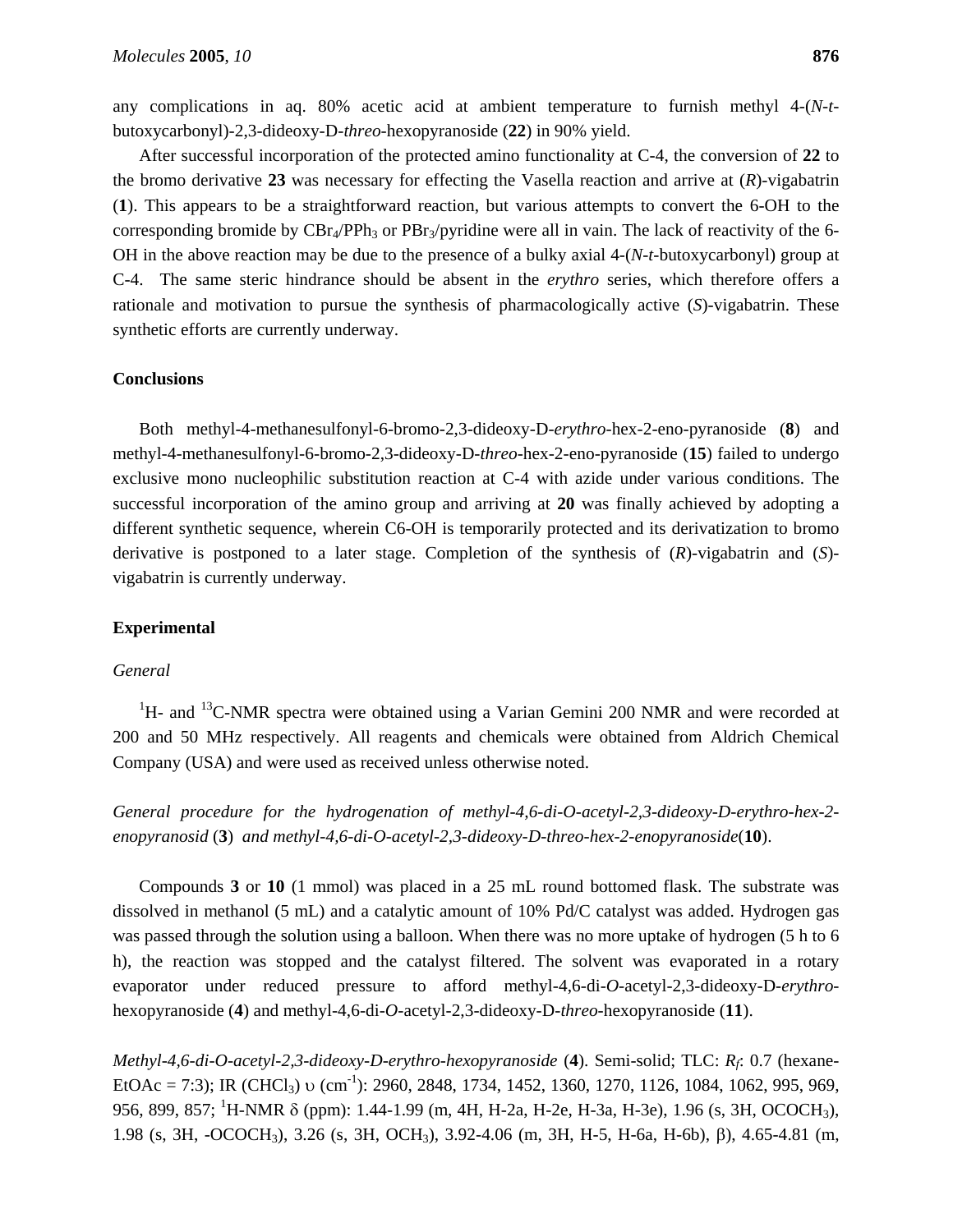1H, H-4), 5.20 (bs, 1H, H-1); 13C-NMR δ (ppm): 20.60 (q, -OCOCH3), 20.77 (q, -OCOCH3), 22.51 (t, C-3), 24.16 (t, C-2), 54.70 (q, -OCH3), 63.61 (t, C-6), 66.67 (d, C-5), 66.96 (d, C-4), 97.88 (d, C-1), 170.48 (s, -OCOCH3), 170.65 (s, -OCOCH3).

*Methyl-4,6-di-O-acetyl-2,3-dideoxy-D-threo-hexopyranoside* (**11**). Semi solid; TLC: *Rf*: 0.7 (hexane-EtOAc = 7:3); IR (CHCl<sub>3</sub>) υ (cm<sup>-1</sup>): 2962, 2848, 1735, 1458, 1368, 1272, 1124, 1088, 1060, h992, 966; <sup>1</sup>H-NMR δ (ppm): 1.50-2.00 (m, 4H, H-2a, H-2e, H-3a, H-3e), 2.06 (s, 3H, OCOCH<sub>3</sub>), 2.11 (s, 3H,  $-OCOCH_3$ ), 3.38 (s, 3H, OCH<sub>3</sub>), 4.00-4.25 (m, 3H, H-5, H-6a, H-6b), 4.78 (apparent d, J = 1.18Hz, H-4), 4.93 (bs, 1H, H-1); <sup>13</sup>C-NMR  $\delta$  (ppm): 20.53 (q, -OCOCH<sub>3</sub>), 20.82 (q, -OCOCH<sub>3</sub>), 22.24 (t, C-3), 23.89 (t, C-2), 54.46 (q, -OCH3), 63.37 (t, C-6), 66.42 (d, C-5), 66.69 (d, C-4), 97.67 (d, C-1), 170.23 (s, -OCOCH3), 170.41 (s, -OCOCH3).

*General procedure for the hydrolysis and subsequent benzylidene protection of methyl-4,6-di-Oacetyl-2,3-dideoxy-D-erythro-hexopyranoside* (**4**) *and methyl-4,6-di-O-acetyl-2,3-dideoxy-D-threohexopyranoside* (**11**) *to obtain the corresponding benzylidene acetals* 

Compounds **4** or **11** (1 mmol) was dissolved in absolute methanol (50 mL) and stirred for 3h at room temperature with anhydrous sodium carbonate (3 mol). The solids were removed by filtration and the filtrate was evaporated under reduced pressure to give the crude product, which can be used as such for benzylidene protection with out any purification. Diols were dissolved in dry DMF (5 mL) in a two necked round bottomed flask. To this was added benzaldehyde dimethylacetal (1.2 mmol), a catalytic amount of *p*-toluene-sulfonic acid (15-25 mg) and the contents stirred at room temperature (for 3 h in the case of gluco-**4**, 14 h in the case of galacto-**11**). The reaction mixture was poured into cold water (5 mL), stirred for an additional 10 min and the product extracted with hexane (3 x 25 mL), dried over anhydrous sodium sulphate and concentrated. The residue was purified by flash column chromatography on silica gel to obtain methyl 4,6-*O*-benzylidene-2,3-dideoxy-D-*erythro*hexopyranoside (**5**) and methyl-4,6-*O*-benzylidene-2,3-dideoxy-D-*threo*-hexopyranoside (**12**).

*Methyl-4,6-O-benzylidene-2,3-dideoxy-D-erythro-hexopyranoside* (5). Solid (m.p. = 63 °C); TLC: *R<sub>f</sub>*: 0.7 (hexane-EtOAc = 7:3); IR (CHCl<sub>3</sub>) υ (cm<sup>-1</sup>): 2944, 2864, 1452, 1369, 1315, 1289, 1126, 1097, 1052, 995, 976, 915; <sup>1</sup> H-NMR δ (ppm): 1.64-2.12 (m, 4H, H-2a, H-2e, H-3a, H-3e), 3.36 (s, 3H, OCH<sub>3</sub>), 3.44-3.70 (m, 3H, H-5, H-6a, H-6b), 4.19-4.22 (m, 1H, H-4), 4.67 (d,  $J_{1,2a} = 2.55$ Hz, 1H, H-1), 5.55 (s, 1H, ArCHO2), 7.23-7.49 (m, 3H, Ar-H), 7.61-7.88 (m, 2H, Ar-H); 13C-NMR δ (ppm): 23.97 (t, C-3), 29.45 (t, C-2), 55.30 (q, -OCH3), 64.00 (t, C-6), 67.00 (d, C-5), 67.63 (d, C-4), 96.92 (d, C-1), 101.66 (d, -CH-Ar), 124.96 (d, Ar-CH), 127.01 (d, Ar-CH), 127.36 (d, Ar-CH), 137.71 (s, Ar-C).

*Methyl-4,6-O-benzylidene-2,3-dideoxy-D-threo-hexopyranoside* (**12**). Semi-solid; TLC: *Rf*: 0.7  $(\text{hexane-EtOAc} = 7:3)$ ; IR  $(\text{CHCl}_3)$  υ  $(\text{cm}^{-1})$ : 2948, 2866, 1458, 1366, 1310, 1288, 1128, 1086, 1057, 998; <sup>1</sup>H-NMR δ (ppm): 1.62-2.15 (m, 4H, H-2a, H-2e, H-3a, H-3e), 3.39 (s, 3H, OCH<sub>3</sub>), 3.31-3.59 (m, 2H, H-6a, H-6b), 3.83-4.24 (m, 2H, H-4, H-5), 4.83 (bs, 1H, H-1), 5.54 (s, 1H, PCHO<sub>2</sub>), 7.24-7.62 (m, 4H, Ar-H), 7.85 (d, J = 7.27Hz, 1H, Ar-H); <sup>13</sup>C-NMR  $\delta$  (ppm): 22.18 (t, C-3), 24.69 (t, C-2), 55.30 (q,  $-OCH_3$ ), 64.00 (t, C-6), 67.63 (d, C-5), 67.92 (d, C-4), 98.25 (d, C-1), 101.52 (d, -O<sub>2</sub>CHAr), 126.25 (d, Ar-CH), 127.66 (d, Ar-CH), 128.92 (d, Ar-CH), 138.30 (s, Ar-C).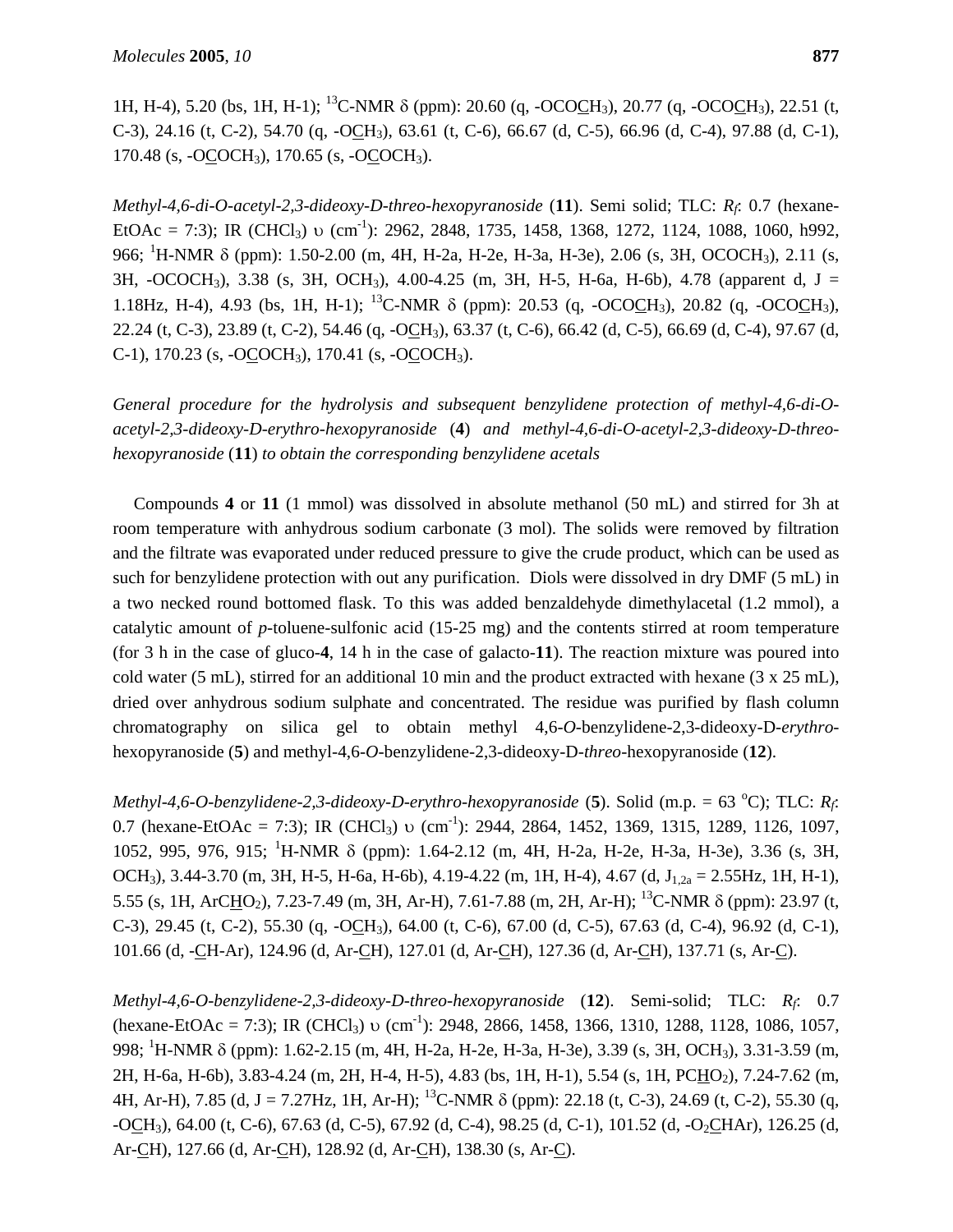*General procedure for the opening of benzylidene acetals of methyl-4,6-O-benzylidene-2,3-dideoxy-Derythro-hexopyranoside* (**5**) *and methyl-4,6-O-benzylidene-2,3-dideoxy-D-threo-hexopyranoside* (**12**) *using N-bromosuccinimide* 

Compound  $5$  or  $12$  (1 mmol) was dissolved in dry CCl<sub>4</sub> (5 mL) in a two necked round bottomed flask. To this solution, *N*-bromosuccinimide (1.2 mmol) and barium carbonate (0.55 mol) were added. The reaction mixture is heated to reflux for the required period (4 h in the case of **5**, 2.5 h in the case of **12**). During the initial period of heating, a reddish orange color developed but faded before completion of the reaction. The yellowish gummy residue was washed with  $\text{Cl}_4(2 \times 25 \text{ mL})$ , and the filtrate and washings were evaporated under reduced pressure. The residue was dissolved in ether (50 mL) and the solution washed with water (3 x 25 mL), dried over anhydrous sodium sulphate and concentrated. The residue was purified by flash column chromatography on silica gel to obtain methyl-4-*O*-benzoyl-6 bromo-2,3-dideoxy-D-*erythro*-hexopyranoside (**6**) and methyl-4-*O*-benzoyl-6-bromo-2,3-dideoxy-D*threo*-hexopyranoside (**13**).

*Methyl-4-O-benzoyl-6-bromo-2,3-dideoxy-D-erythro-hexopyranoside* (**6**). Viscous liquid; TLC: *Rf*: 0.8  $(\text{hexane-EtOAc} = 7:3)$ ; IR  $(\text{CHCl}_3)$  υ  $(\text{cm}^{-1})$ : 2944, 1718, 1596, 1446, 1360, 1312, 1267, 1126, 1113, 1062, 1027, 998, 944; <sup>1</sup>H-NMR δ (ppm): 1.69-2.13 (m, 4H, H-2a, H-2e, H-3a, H-3e), 3.39 (s, 3H, OCH3), 3.42-3.62 (m, 2H, H-6a, H-6b), 4.03-4.09 (m, 1H, H-5), 4.76 (bs, 1H, H-1), 4.86-4.94 (m, 1H, H-4), 7.39-7.57 (m, 3H, Ar-H), 7.99 (d, J = 7.22Hz, 2H, Ar-H); <sup>13</sup>C-NMR  $\delta$  (ppm): 24.01 (t, C-3), 28.76 (t, C-2), 32.95 (t, C-6), 54.80 (q, -OCH3), 70.07 (d, C-5), 70.98 (d, C-4), 97.63 (d, C-1), 128.43 (d, Ar-CH), 129.60 (d, Ar-CH), 129.72 (d, Ar-CH), 133.25 (s, Ar-C), 165.37 (s, -OCO-Ar).

*Methyl-4-O-benzoyl-6-bromo-2,3-dideoxy-D-threo-hexopyranoside* (**13**). Viscous liquid; TLC: *Rf*: 0.8 (hexane-EtOAc = 7:3); IR (CHCl<sub>3</sub>) υ (cm<sup>-1</sup>): 2948, 1712, 1603, 1444, 1366, 1312, 1276, 1171, 1126, 1120, 1072, 1024, 979, 951, 905; <sup>1</sup>H-NMR δ (ppm): 1.57-2.16 (m, 4H, H-2a, H-2e, H-3a, H-3e), 3.35  $(s, 3H, OCH_3)$ , 3.32-3.60 (m, 2H, H-6a, H-6b), 4.14 (t,  $J_{5,6a} = J_{5,6b} = 6.81 Hz$ , 1H, H-5), 4.84 (bs, 1H, H-1), 5.25 (bs, 1H, H-4), 7.24-7.58 (m, 3H, Ar-H), 8.04 (d, J = 7.38Hz, 2H, Ar-H); 13C-NMR δ (ppm): 21.81 (t, C-3), 24.15 (t, C-2), 31.28 (t, C-6), 55.44 (q, -OCH3), 69.26 (d, C-5), 70.18 (d, C-4), 97.99 (d, C-1), 128.42 (d, Ar-CH), 129.30 (d, Ar-CH), 129.94 (d, Ar-CH), 133.19 (s, Ar-C), 165.68 (s, - OCOAr).

*General procedure for the hydrolysis of methyl-4-O-benzoyl-6-bromo-2,3-dideoxy-D-erythrohexopyranoside* (**6**) *and Methyl-4-O-benzoyl-6-bromo-2,3-dideoxy-D-threo-hexopyranoside* (**13**).

Compounds **6** or **13** (1 mmol) were dissolved in absolute methanol (50 mL) and stirred for 3h at room temperature with anhydrous sodium carbonate (3 mol). The solids were removed by filtration and the filtrate was evaporated under reduced pressure. The residue was further purified by flash column chromatography on silica gel to obtain methyl-6-bromo-2,3-dideoxy-D-*erythro*hexopyranoside (**7**) and methyl-6-bromo-2,3-dideoxy-D-*threo*-hexopyranoside (**14**).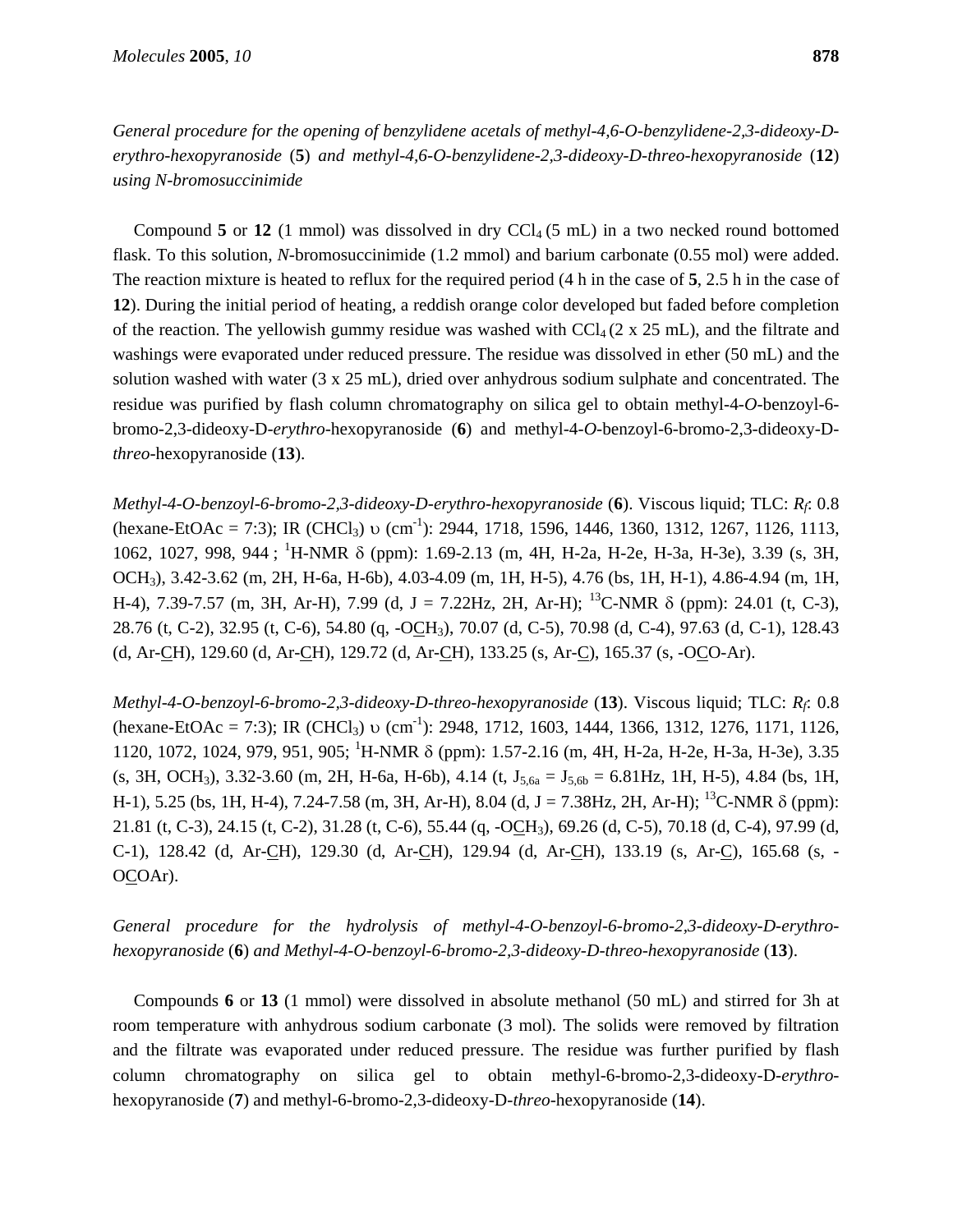*Methyl-6-bromo-2,3-dideoxy-D-erythro-hexopyranoside* (**7**). Viscous liquid; TLC: *Rf*: 0.3 (hexane-EtOAc = 7:3); IR (CHCl<sub>3</sub>) υ (cm<sup>-1</sup>): 3408,2928, 2864, 1372, 1340, 1315, 1123, 1094, 1014, 982, 956, 902, 864; <sup>1</sup>H-NMR δ (ppm): 1.69-2.01 (m, 4H, H-2a, H-2e, H-3a, H-3e), 2.20 (bs, 1H, 4-OH), 3.40 (s, 3H, OCH<sub>3</sub>), 3.50-3.70 (m, 3H, H-5, H-6a, H-6b), 3.77 (d, J<sub>4.5</sub> = 9.09 Hz, H-4), 4.75 (bs, 1H, H-1); <sup>13</sup>C-NMR δ (ppm): 27.45 (t, C-3), 29.13 (t, C-2), 34.21 (t, C-6), 54.64 (q, -OCH3), 68.38 (d, C-4), 72.41 (d, C-5), 97.50 (d, C-1).

*Methyl-6-bromo-2,3-dideoxy-D-threo-hexopyranoside* (**14**). Viscous liquid; TLC: *Rf*: 0.3 (hexane-EtOAc = 7:3); IR (CHCl<sub>3</sub>) υ (cm<sup>-1</sup>): 3410, 2928, 2866, 1376, 1343, 1316, 1128, 1098, 1017, 986, 962; <sup>1</sup>H-NMR δ (ppm): 1.67-2.10 (m, 4H, H-2a, H-2e, H-3a, H-3e), 3.42 (s, 3H, OCH<sub>3</sub>), 3.37-3.55 (m, 3H, 4-OH, H-6a, H-6b), 3.90 (bs, 1H, H-4), 3.99 (distorted t, J = 6.20Hz, 1H, H-5), 4.76 (bs, 1H, H-1); <sup>13</sup>C-NMR δ (ppm): 23.37 (t, C-3), 25.68 (t, C-2), 31.87 (t, C-6), 54.94 (g, -OCH<sub>3</sub>), 65.04 (d, C-4), 70.58 (d, C-5), 98.45 (d, C-1).

*General procedure for the mesitylation of methyl-6-bromo-2,3-dideoxy-D-erythro-hexopyranoside* (**7**) *and methyl-6-bromo-2,3-dideoxy-D-threo-hexopyranoside* (**14**).

Compound **7** (or **14**) (1 mmol) was dissolved in dry dichloromethane (5 mL) in a two-necked round-bottomed flask. To this solution, methansesulfonyl chloride (1.2 mmol) and triethyl amine (2 mmol) were added at  $0^{\circ}$ C. The reaction mixture was stirred for 3 h at ambient temperature. The reaction mixture was diluted with CH<sub>2</sub>Cl<sub>2</sub> (2 x 25 mL), washed with water (3 x 25 mL), dried over anhydrous sodium sulphate and concentrated. The residue was purified by flash column chromatography on silica gel to obtain methyl-4-*O*-methanesulfonyl-6-bromo-2,3-dideoxy-D-*erythro*hexopyranoside (**8**) and methyl-4-*O*-methanesulfonyl-6-bromo-2,3-dideoxy-D-*threo*-hexopyranoside (**15**).

*Methyl-4-O-methanesulfonyl-6-bromo-2,3-dideoxy-D-erythro-hexopyranoside* (**8**). Viscous liquid; TLC:  $R_f$ : 0. 7 (hexane-EtOAc = 1:1); IR (CHCl<sub>3</sub>) v (cm<sup>-1</sup>): 2944, 2864, 1356, 1174, 1129, 1094, 905, 960, 908, 889, 867, 832 ; <sup>1</sup>H-NMR δ (ppm): 1.72-2.15 (m, 4H, H-2a, H-2e, H-3a, H-3e), 3.06 (s, 3H, -SO2CH3), 3.36 (s, 3H, OCH3), 3.45-3.70 (m, 2H, H-6a, H-6b), 3.87 (d, J = 2.5Hz, 1H, H-5), 4.51 (d, J  $= 5.5$ Hz, 1H, H-4), 4.70 (bs, 1H, H-1); <sup>13</sup>C-NMR δ (ppm): 25.32 (t, C-3), 28.89 (t, C-2), 32.68 (t, C-6), 38.98 (q, -OSO<sub>2</sub>CH<sub>3</sub>), 54.94 (q, -OCH<sub>3</sub>), 68.97 (d, C-5), 76.61 (d, C-4), 97.43 (d, C-1).

*Methyl-4-O-methanesulfonyl-6-bromo-2,3-dideoxy-D-threo-hexopyranoside* (**15**). Vscous liquid; TLC: *R<sub>f</sub>*: 0. 5 (hexane-EtOAc = 7:3); IR (CHCl<sub>3</sub>) υ (cm<sup>-1</sup>): 2948, 2864, 1358, 1176, 1123, 1098, 908, 958, 908; <sup>1</sup>H-NMR δ (ppm): 1.72-2.24 (m, 4H, H-2a, H-2e, H-3a, H-3e), 3.10 (s, 3H, -SO<sub>2</sub>CH<sub>3</sub> of α), 3.15 (s, 3H, -SO2CH3 of β), 3.41 (s, 3H, OCH3 of α), 3.44 (s, 3H, OCH3 of β), 3.28-3.70 (m, 2H, H-6a, H-6b), 4.06 (t,  $J_{5,6a} = J_{5,6b} = 6.07 Hz$ , 1H, H-5), 4.78 (bs, 1H, H-1), 4.92 (bs, 1H, H-4); <sup>13</sup>C-NMR  $\delta$  (ppm): 23.35 (t, C-3), 23.85 (t, C-2), 30.34 (t, C-6), 38.65 (q, -OSO<sub>2</sub>CH<sub>3</sub>), 54.94 (q, -OCH<sub>3</sub>), 69.12 (d, C-5), 74.53 (d, C-4), 98.05 (d, C-1).

*Methyl-6-O-triphenylmethyl-2,3-dideoxy-D-erythro-hexopyranoside* (**18**). Methyl-2,3-dideoxy-D*erythro*-hexopyranoside (**4**) (1 mmol) was dissolved in dry DMF (5 mL) in a two necked round bottomed flask. To this solution, triphenylmethyl chloride (1.1 mmol), triethyl amine (2 mmol) and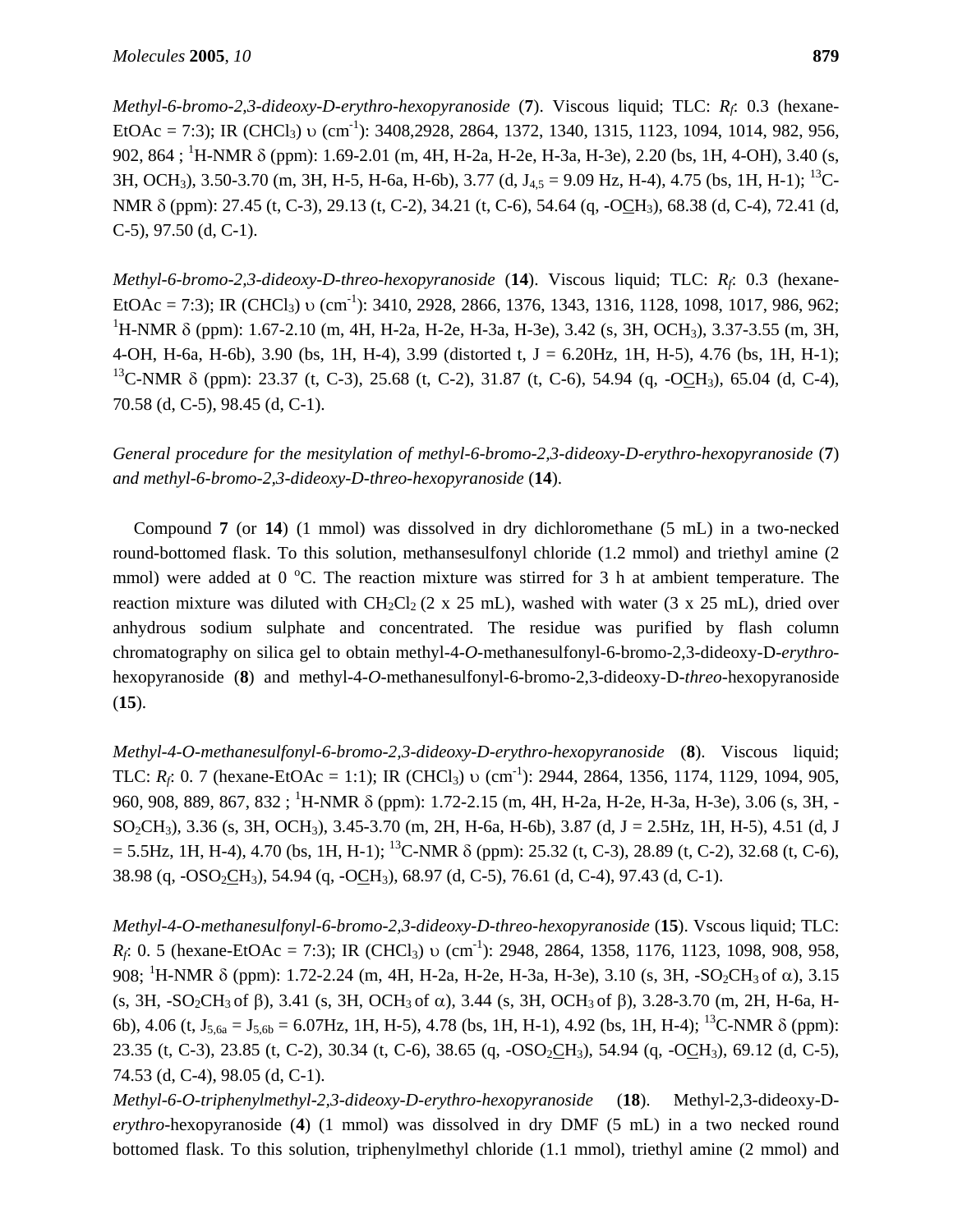catalytic amount DMAP (25 mg) were added. The reaction mixture was stirred for 36 h at room temperature. The solution was poured in to ice water (25 mL) and extracted with dichloromethane (3x 25 mL). The organic layer was washed successively with saturated ammonium chloride solution (3 x 25 mL) and water (3 x 25 mL), dried over anhydrous sodium sulphate and concentrated. The residue was purified by flash column chromatography on silica gel to obtain (**18**). Semi solid; TLC: *Rf*: 0.5 (hexane-EtOAc = 7:3); IR (CHCl<sub>3</sub>) υ (cm<sup>-1</sup>): 3504(b), 2928, 2862, 1600, 1484, 1443, 1369, 1321, 1126, 1081, 988, 944, 899; <sup>1</sup>H-NMR δ (ppm): 1.69-1.83 (m, 4H, H-2a, H-2e, H-3a, H-3e), 2.74 (bs, 1H, 4-OH), 3.41 (s, 3H, OCH3), 3.43-3.60 (m, 4H, H-4, H-5, H-6a, H-6b), 4.61 (bs, 1H, H-1), 7.20- 7.32 (m, 9H, Ar-H), 7.43-7.46 (m, 6H, Ar-H); 13C-NMR δ (ppm): 28.79 (t, C-3), 29.96 (t, C-2), 54.39 (q, -OCH3), 66.05 (t, C-6), 69.05 (d, C-5), 70.88 (d, C-4), 87.48 (s, -OC(Ph)3), 97.18 (d, C-1), 127.15 (d, Ar-CH), 127.92 (d. Ar-CH), 128.56 (d, Ar-CH), 143.38 (s, Ar-C), 143.57 (s, Ar-C).

*Methyl-4-O-methanesulfonyl-6-triphenylmethyl-2,3-dideoxy-D-erythro-hexopyranoside* (**19**). Methyl-6-*O*-triphenylmethyl-2,3-dideoxy-D-*erythro*-hexopyranoside (**18**) (1 mmol) was dissolved in dry dichloromethane (5 mL) in a two-necked round-bottomed flask. To this solution, methansesulfonyl chloride (1.2 mmol) and triethyl amine (2 mmol) were added at  $0^{\circ}$ C. The reaction mixture was brought to room temperature over a period of 1.5 h. The reaction mixture was diluted with  $CH_2Cl_2$  (2 x 25 mL), washed with water (3 x 25 mL), dried over anhydrous sodium sulphate and concentrated. The residue was purified by flash column chromatography on silica gel to obtain (**19**). Semi solid; TLC: *Rf*: 0.6 (hexane-EtOAc = 8:2); IR (CHCl<sub>3</sub>) υ (cm<sup>-1</sup>): 2928, 1600, 1488, 1446, 1356, 1174, 1129, 972, 956; <sup>1</sup>H-NMR δ (ppm): 1.69-2.27 (m, 4H, H-2a, H-2e, H-3a, H-3e), 2.55 (s, 3H, 4-OSO<sub>2</sub>CH<sub>3</sub>), 3.40 (s, 3H, OCH<sub>3</sub>), 3.26-3.57 (m, 2H, H-6a, H-6b), 3.86 (dd, J<sub>4.5</sub> = 9.7Hz, J<sub>5.6a</sub> = 2.96Hz, 1H, H-5), 4.64 (td, J<sub>4.5</sub> =  $J_{3a,4} = 9.99$ Hz,  $J_{3e,4} = 5.51$ Hz, 1H, H-4), 4.77 (s, 1H, H-1), 7.05-7.28 (m, 9H, Ar-H), 7.45-7.48 (m, 6H, Ar-H); <sup>13</sup>C-NMR δ (ppm): 25.89 (t, C-3), 28.81 (t, C-2), 37.93 (q, -OSO<sub>2</sub>CH<sub>3</sub>), 54.50 (q, -OCH<sub>3</sub>), 62.57 (t, C-6), 69.28 (d, C-5), 75.61 (d, C-4), 86.58 (s, -OC(Ph)3), 97.14 (d, C-1), 125.73 (d, Ar-CH), 127.04 (d, Ar-CH), 127.74 (d, Ar-CH), 128.70 (d, Ar-CH), 143.57 (s, Ar-C).

*Methyl-4-azido-6-O-triphenylmethyl-2,3-dideoxy-D-threo-hexopyranoside* (**20**). Methyl-4-*O*methanesulfonyl-6-triphenylmethyl-2,3-dideoxy-D-*erythro*-hexopyranoside (**19**) (1 mmol) was dissolved in dry DMF (3 mL) in a two necked round bottomed flask. To this solution were added sodium azide (1.2 mmol) and one or two drops of water, just to solubilise the azide. The reaction mixture was heated at 110  $^{\circ}$ C for 6 h, then poured in to ice water (25 mL) and extracted with dichloromethane (5 x 25 mL). The organic layer was dried over anhydrous sodium sulphate and concentrated. The residue was purified by flash column chromatography on silica gel to obtain (**20**). Solid (m.p. = 69 °C); TLC:  $R_f$ : 0.6 (hexane-EtOAc = 8:2); IR (CHCl<sub>3</sub>) v (cm<sup>-1</sup>): 3056, 2928, 2112, 1484, 1443, 1366, 1331, 1264, 1206, 1180, 1126, 1078, 1033, 995, 953, 921, 899, 707, 630; <sup>1</sup>H-NMR  $\delta$  (ppm): 1.69-2.13 (m, 4H, H-2a, H-2e, H-3a, H-3e), 3.15 (dd, J<sub>6a,6b</sub> = 13.18Hz, J<sub>5,6a</sub> = 5.86Hz, 1H, H-6a), 3.20-3.39 (m, 1H, H-6b), 3.33 (s, 3H, OCH<sub>3</sub>), 3.73 (s, 1H, H-5), 3.87 (td,  $J_{4.5} = J_{3a.4} = 6.1 Hz$ ,  $J_{3e.4}$  $= 1.47$ Hz, 1H, H-4), 4.67 (d, J<sub>1,2e</sub> = 2.93Hz, 1H, H-1), 7.20-7.31 (m, 9H, Ar-H), 7.42-7.82 (m, 6H, Ar-H); 13C-NMR δ (ppm): 22.60 (t, C-3), 24.40 (t, C-2), 54.67 (q, -OCH3), 56.77 (d, C-4), 63.67 (t, C-6), 68.13 (d, C-5), 86.91 (s, -OC(Ph)3), 97.07 (d, C-1), 127.06 (d, Ar-CH), 127.82 (d, Ar-CH), 128.64 (d, Ar-CH), 128.74 (d, Ar-CH), 143.91 (s, Ar-C).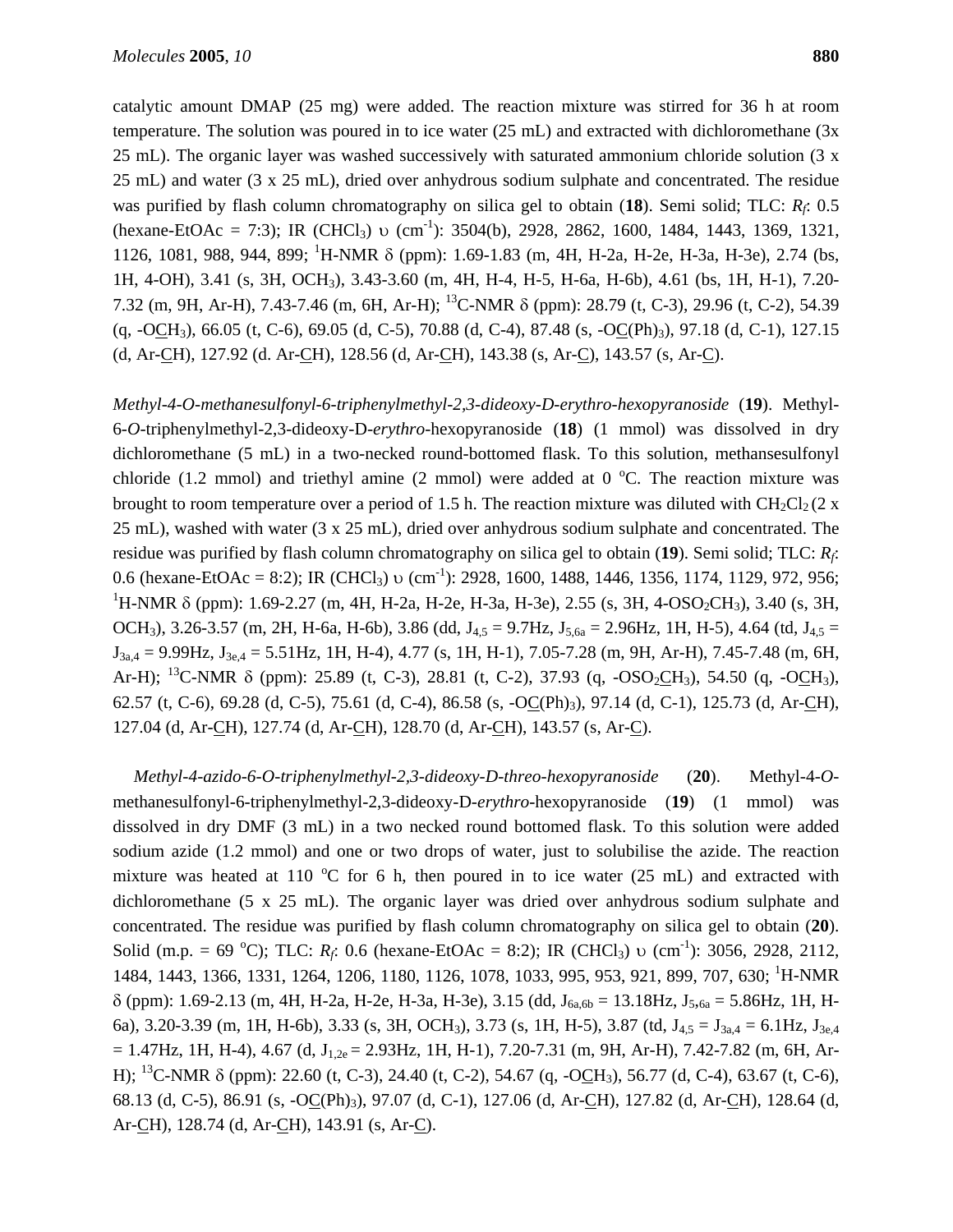*Methyl-4-(N-t-butoxycarbonyl)-6-O-triphenylmethyl-2,3-dideoxy-D-threo-exopyranoside* (**21**). Methyl-4-azido-6-*O*-triphenylmethyl-2,3-dideoxy-D-*threo*-hexopyranoside (**20**) (1 mmol) was dissolved in EtOAc (5 mL) in a two necked round bottomed flask. To this solution, a catalytic amount of 10% Pd / C catalyst (25mg) and di-*t*-butylcarbonate (1.2 mmol) were added. Hydrogen gas was passed through the solution using a balloon. When there was no more uptake of hydrogen  $\left(\sim 12h\right)$ , the reaction was stopped and the catalyst filtered. The solvent was evaporated in a rotary evaporator under reduced pressure and the residue was purified by flash column chromatography on silica gel to obtain pure product (**21**). Semi solid; TLC: *R<sub>f</sub>*: 0.5 (hexane-EtOAc = 8:2); IR (CHCl<sub>3</sub>) υ (cm<sup>-1</sup>): 3440(s), 2992, 2960, 1708, 1484, 1449, 1385, 1356, 1328, 1161, 1116, 1068, 1030, 1001, 905, 630; <sup>1</sup>H-NMR δ (ppm): 1.36 (s, 9H, C(CH3)3), 1.60-2.03 (m, 4H, H-2a, H-2e, H-3a, H-3e), 3.09-3.17 (m, 2H, H-6a, H-6b), 3.42 (s, 3H, OCH3), 3.71 (bs, 1H, H-5), 4.05 (bs, H-4), 4.72 (bs, 1H, H-1), 5.13 (d, J 8.3Hz, 1H, - NH), 7.20-7.30 (m, 9H, Ar-H), 7.44-7.84 (m, 6H, Ar-H); <sup>13</sup>C-NMR δ (ppm): 23.87 (t, C-3), 24.49 (t, C-2), 28.35 (q, -OC(CH3)3), 45.88 (d, C-4), 54.62 (q, -OCH3), 64.54 (t, C-6), 69.00 (d, C-5), 79.11 (s, OC(CH<sub>3</sub>)<sub>3</sub> of α), 86.65 (s, OC(CH<sub>3</sub>)<sub>3</sub> of β), 98.07 (d, C-1), 126.95 (d, Ar-CH), 127.77 (d, Ar-CH), 128.68 (d, Ar-CH), 143.98 (s, Ar-C), 155.35 (s, -OCO(CH<sub>3</sub>)<sub>3</sub>).

*Methyl-4-(N-t-butoxycarbonyl)-2,3-dideoxy-D-threo-hexopyranoside* (**22**). To methyl-4-(*N*-tbutoxycarbonyl)-6-*O*-triphenylmethyl-2,3-dideoxy-D-*threo*-exopyranoside (**21**) (1 mmol) taken in a round bottomed flask, was added a solution of aq. 80% acetic acid (2 mL) and the contents stirred for 16 h at room temperature. The reaction mixture was poured into cold water (10 mL) and extracted with chloroform (5x 25 mL). The organic layer was washed repeatedly with water (3 x 25 mL), saturated hydrogen carbonate (3 x 25 mL) and again with water (3 x 25 mL). The organic layer was evaporated in a rotary evaporator under reduced pressure and the residue was purified by flash column chromatography on silica gel to obtain pure product (**22**). Viscous liquid; TLC: *Rf*: 0.2 (hexane-EtOAc  $= 7:3$ ); IR (CHCl<sub>3</sub>) υ (cm<sup>-1</sup>): 3540(bs), 2992, 2960, 1706, 1488, 1449, 1386, 1361, 1328, 1164, 1110, 1066, 1028, 908; 1 H-NMR δ (ppm): 1.36 (s, 9H, C(CH3)3), 1.67-2.17 (m, 4H, H-2a, H-2e, H-3a, H-3e), 3.19-3.70 (m, 2H, H-6a, H-6b), 3.35 (s, 3H, OCH3), 3.83-3.98 (m, 2H, H-4, H-5), 4.76 (bs, 1H, H-1), 5.15 (d, J = 8.68Hz, 1H, -NH); <sup>13</sup>C-NMR  $\delta$  (ppm): 23.06 (t, C-3), 24.70 (t, C-2), 28.23 (q, -OC(CH<sub>3</sub>)<sub>3</sub>), 44.33 (d, C-4), 54.67 (q, -OCH3), 61.75 (t, C-6), 69.33 (d, C-5), 80.17 (s, -OC(CH3)3), 97.74 (d, C-1),  $157.03$  (s,  $-OCO(CH_3)_3$ ).

## **References and Notes**

- 1. (a) Krogsgaard-Larsen, P.; Scheel-Kruger, J.; Kotid, H. *GABA-Neurotransmitters*; Munksgard: Copenhagen, **1979**; (b) Lippert, B.; Metcalf, B. W.; Jung, M. J.; Casara, P. 4-amino-hex-5-enoic acid, a selective catalytic inhibitor of 4-aminobutyric-acid aminotransferase in mammalian brain. *Eur. J. Biochem.* **1977**, *74*, 441-445; (c) Nanavati, S. M.; Silverman, R. B. Mechanisms of inactivation of γ-aminobutyric acid aminotransferase by the antiepilepsy drug γ-vinyl GABA (vigabatrin). *J. Am. Chem. Soc* **1991**, *11*3, 9341-9349.
- 2. Gale, K. GABA in epilepsy: the pharmacologic basis. *Epilepsia* **1989**, *30*, S1-11.
- 3. Hornykiewicz, O.; Lloyd, K. G.; Davidson, L. The GABA system, function of the basal ganglia, and Parkinson's disease. (*GABA in Ne*r*vous System Functio*n); Roberts, E., Chase, T. N., Tower, D. B., Eds.; Raven Press: New York, **1976**; pp. 479-485.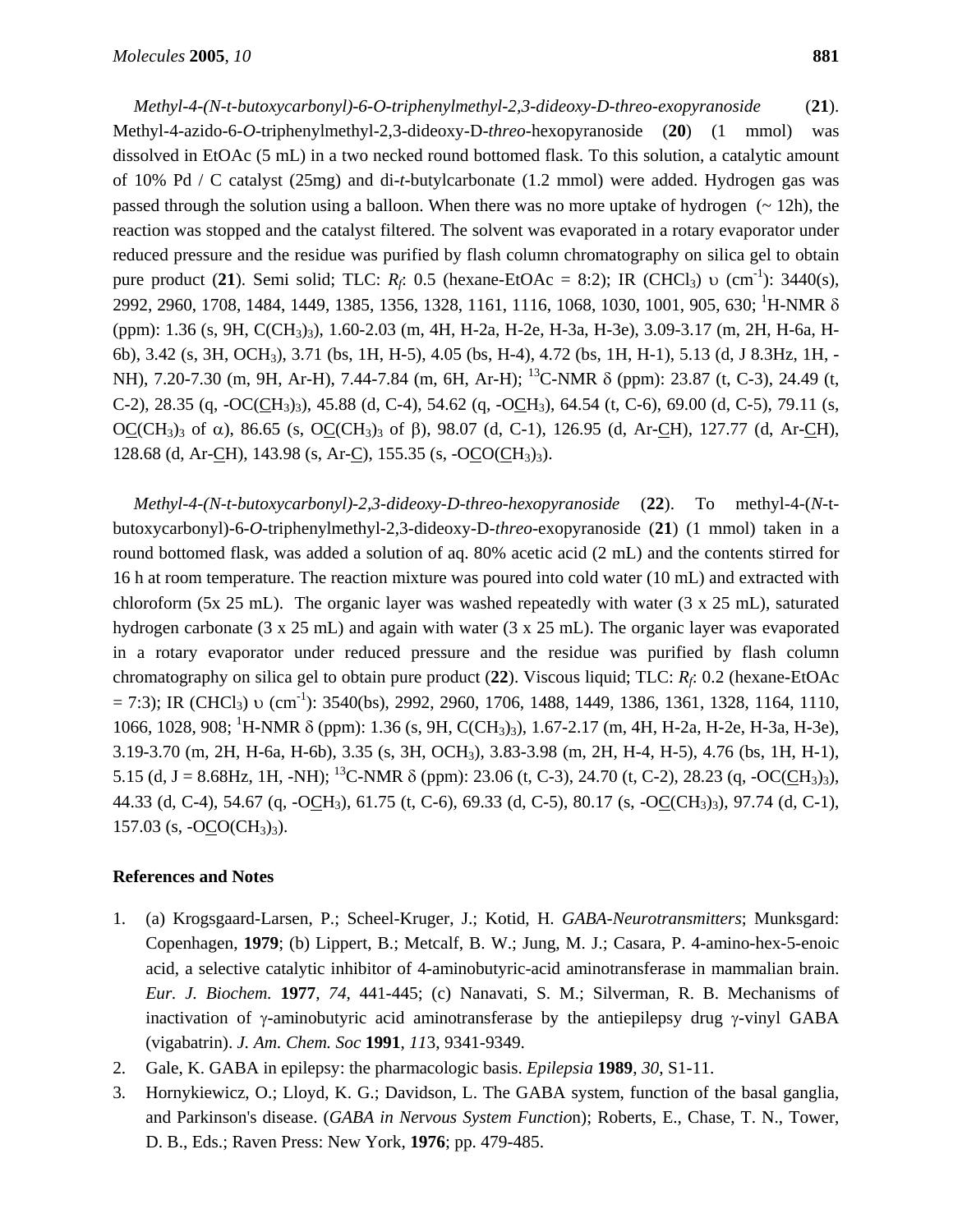- 4. Perry, T. L.; Hansen, S.; Kloster, M. Huntington's chorea. Deficiency of gamma-aminobutyric acid in brain. *New Eng. J. Med.* **1973**, *28*8, 337-342.
- 5. Aoyage, T.; Wada, T.; Nagai, M.; Kojima, F.; Harada, S.; Takeuchi, T.; Takahashi, H.; Kirokawa, K.; Tsumita, T. Increased gamma-aminobutyrate aminotransferase activity in brain of patients with Alzheimer's disease. *Chem. Pharm. Bull.* **1990**, *3*8, 1748-1749.
- 6. (a) Kushner, S. A.; Dewey, S. L.; Kornetsky, C. *J.* The irreversible γ-aminobutyric acid (GABA) transaminase inhibitor γ-vinyl-GABA blocks cocaine self-administration in rats. *Pharmacol. Exp. Ther.* **1999**, *29*0, 797-802; (b) Dewey, S. L.; Morgan, A. E.; Ashby, C. R., Jr.; Horan, B.; Kushner, S. A.; Logan, J.; Volkow, N. D.; Fowler, J. S.; Gardner, E. L.; Brodie, J. D. A novel strategy for the treatment of cocaine addiction. *Synapse* **1998**, *3*0, 119-129; (c) Brennan, M. Epilepsy drug could treat nicotine addiction. *C&EN*, December 7, **1998**, p.13
- 7. Delgado-Escueta, A. V.; Ward, A. A. Jr.; Woodbury, D. M.; Porter, R. J. *Basic Mechanisms of the Epilepsie*s; Raven Press: New York, **1986**; p. 365.
- 8. (a) Kwon, T. W.; Keusenkothen, P. F.; Smith, M. B. Asymmetric synthesis of (*S*)-4-aminohex-5 enoic acid: a potent inhibitor of 4-aminobutyrate-2-oxoglutarate aminotransferase. *J. Org.Chem.*  **1992**, *5*7, 6169-6173; (b) Margolin, A. L. Synthesis of optically pure mechanism-based inhibitors of γ-aminobutyric acid aminotransferase (GABA-T) via enzyme-catalyzed resolution *Tetrahedron Lett.* **1993**, *3*4, 1239-1242; (c) Wei, Z. Y.; Knaus, E. E. A short efficient synthesis of (S)-4-amino-5-hexenoic acid [(S)-vigabatrin]. *J. Org. Chem.* **1993**, *5*8, 1586-1588; (d) Wei, Z. Y.; Knaus, E. E. Asymmetric synthesis of (S)-vigabatrin. An approach using methionine as the chiral pool. *Synlett*  **1993**, 295-296; (e) Wei, Z.Y.; Knaus, E. E. One-step reduction-Wittig olefination of methyl pyroglutamate: chiral syntheses of (5S)-5-alkenyl-2-pyrrolidinones and (S)-vigabatrin. *Synlett.***1994**, 345-346; (f) Wei, Z.-Y.; Knaus, E. E. Asymmetric synthesis of both enantiomers of vigabatrin: an approach using methionine as the chiral pool. *Tetrahedron* **1994**, *5*0, 5569-5578; (g) Trost, B. M.; Lemonine, R. C. An asymmetric synthesis of vigabatrin. *Tetrahedron Lett.* **1996**, *37*, 9161-9164; (h) Alcon, M.; Poch, M.; Moyano, A.; Pericas, M. A.; Riera, A. Enantioselective synthesis of (S)-vigabatrin. *Tetrahedron: Asymmetry* **1997**, 8, 2967; (i) Chandrasekhar, S.; Mohapatra, S. Asymmetric synthesis of anti-convulsive drug (S)-vigabatrin. *Tetrahedron Lett.*  **1998**, *3*9, 6415-6418; (j) Dagoneau, C.; Tomassini, A.; Denis, J.-N.; Vallée, Y. A short synthesis of γ-amino acids from nitrones; synthesis of vigabatrin. *Synthesis* **2001**, *1*, 150-154.
- 9. (a) Sobhana Babu, B.; Balasubramanian, K. K. Indium trichloride Catalyzed Glycosidation: An expeditious synthesis of 2,3-unsaturated glycopyranosides. *Tetrahedron Lett.* **2000**, *41*, 1271-1274; (b) Sobhana Babu, B.; Balasubramanian, K. K. Lithium tetrafluoborate catalyzed Ferrier rearrangement – Facile synthesis of alkyl 2,3-unsaturated glycopyranosides. *Synth. Commun.*  **1999**, *29*, 4299-4305.
- 10. Bernet, B.; Vasella, A. Fragmentation of 6-deoxy-6-halohexono-1,5-ortholactones: a concerted, nonstereospecific process. *Helv. Chim. Acta.* **1984**, *67*, 1328-47.
- 11. Hanessian, S.; Plessas, N. R. The reactions of *O*-benzylidene sugars with *N*-bromosuccinimide. II. Scope and synthetic utility in the methyl 4,6-*O*-benzylidenehexopyranoside series. *J. Org. Chem*. **1969**, *34*, 1035-1044.
- 12. Mizuno, M.; Shiori, T. Efficient method for the one-pot azidation of alcohols using bis(*p*nitrophenyl)phosphorazidate. *Chem. Commun*. **1997**, 2165-2166